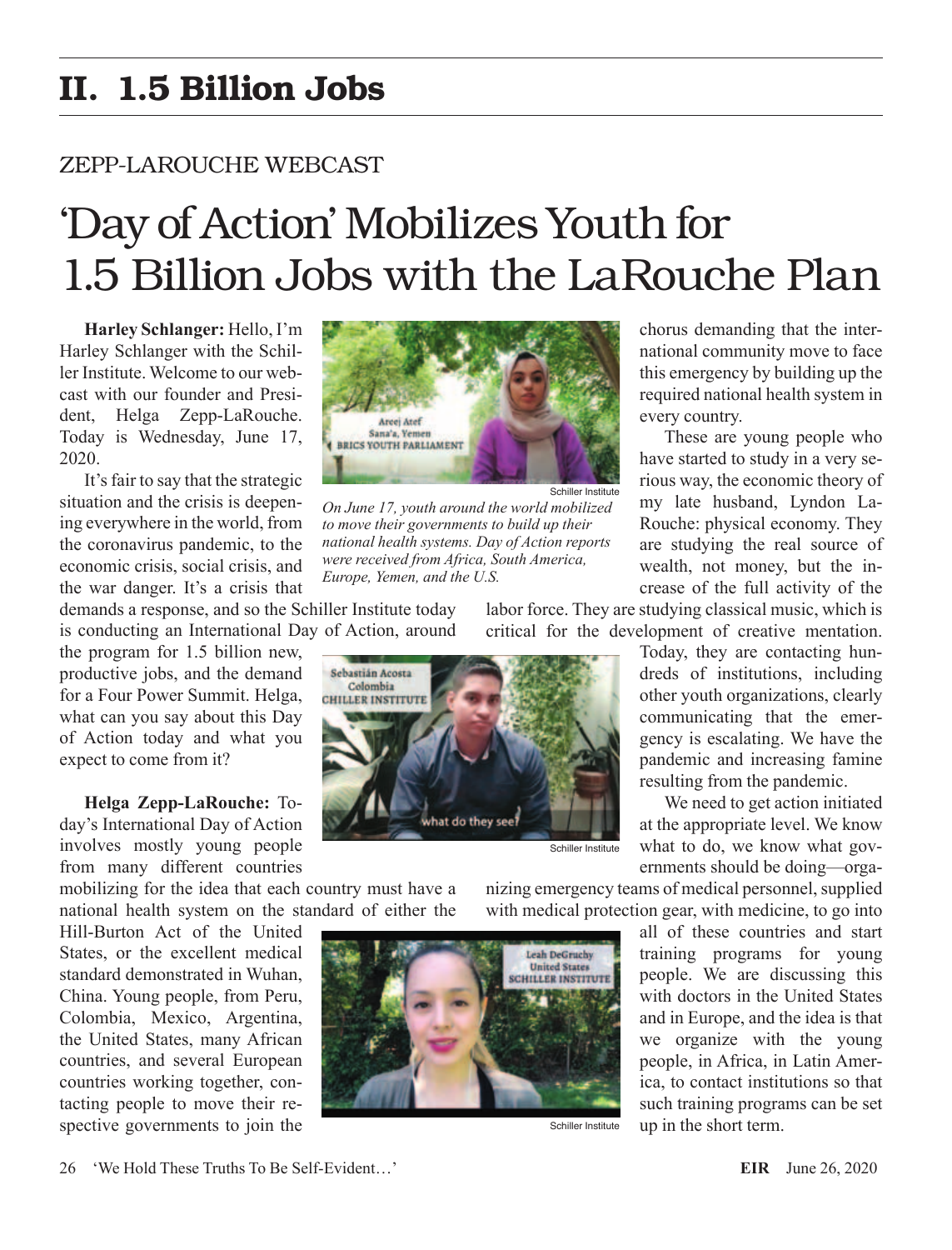The idea of young people starting to take responsibility and action in their own hands, so to speak, to get this going, to get governments moving, is quite exciting. Young people from different countries made a remarkably good, short [video](https://www.youtube.com/watch?v=ttH7L9Jb10s&feature=youtu.be). Please circulate that video to spread the idea of this international youth movement which is starting to get the ball rolling. Spread the [peti](https://schillerinstitute.nationbuilder.com/coronavirus_petition?recruiter_id=8&fbclid=IwAR1DQa14im6HjM7T2KgsVIBMZON1vpb6YWWb5pbjpIvMHyX_l1wmd_-A2bQ)[tion](https://schillerinstitute.nationbuilder.com/coronavirus_petition?recruiter_id=8&fbclid=IwAR1DQa14im6HjM7T2KgsVIBMZON1vpb6YWWb5pbjpIvMHyX_l1wmd_-A2bQ) for a world health system in all possible channels you can reach, and get on board! We need an emergency mobilization! This pandemic *is* exactly what we knew it would become—it is expanding, it's reaching now the Global South, and we count on you to be part of this mobilization.

**Schlanger:** One of the things that's exciting a lot of



*A new strain of COVID-19 may have emerged in a new wave of infections in China. Shown: testing in Beijing for that new wave, June 15, 2020.*

the youth, especially in poorer countries, is the idea that it *is* international. That it does include people from all over the world, and that we're not taking anything for granted that any country, just because it's poor, should have to go through high death rates, famine and suffering of that sort.

Now, one of the things that's occurred in the last couple of days is the recurrence of coronavirus in China, an outbreak in Beijing. What do you have on that, Helga?

**Zepp-LaRouche:** This is very worrisome. It seems the outbreak in Beijing is a new strain. It's not the same one as hit Wuhan earlier. It looks more like the kind of the coronavirus strain now doing so much damage in Europe. Beijing has quarantined more than 20 neighborhoods and cancelled 1,200 flights in and out of Beijing.

This strain of the virus, according to some doctors from China, appears to be more aggressive than that in Wuhan.

There is a spike in cases in many American states. In Houston, Texas, four hospitals had to turn away ambulances. It's a very difficult climate. President Trump wants to have big rallies—this is a very, very acute situation.

Then, if you look at the picture in the Global South, the World Health Organization has warned that the COVID-19 is now on a steep upswing there. The situation in Brazil is horrendous: They had 37,000 new cases in a single day, June 16, and that is only a guess, because testing is very underdeveloped.

In Lima, Peru, the Archbishop had an incredible demonstration to make sure that people understand that

> each single death is tremendous loss: Photographs of 5,000 of the more than 6,000 who have died in Peru were obtained and placed on the pews in the Cathedral, so it looks like these dead people are sitting there in the pews of the church.

> In densely populated countries, like India, medical care is being triaged, not so much as a result of any decision, but due to the simple lack of enough hospital beds, personal protective equipment, masks, and ICU beds. There is a similar situation in many African countries.

This is exactly why we are making such an emergency mobilization to really start to treat this pandemic in the way it must be treated, until a vaccine is developed. It may take a

year; it may take more than that, and the pandemic will take a lot of lives, because in the developing sector it meets conditions where people are working in the socalled "informal economy," which means that any lockdown immediately threatens their lives.

There is the immediate danger of famine, which the World Food Program has been warning of again and again, and it's not getting the kind of coverage in the mainstream media which you would think it should get—namely, to address the agriculture crisis, to double the food production—and that is why our mobilization is so absolutely crucial and why you should join it.

And that will also be the subject of an upcoming conference of the Schiller Institute on June 27. You should [register](https://schillerinstitute.nationbuilder.com/20200627_conference_rsvp?fbclid=IwAR1j5bjk2qdNCLdz2TJVvrBXa8Flonhacbr4tyxJvyeIVSCUEHrsw2NZRu8) for that conference to be able to participate in an active way. And you should spread the news about it, because we are trying to mobilize an interna-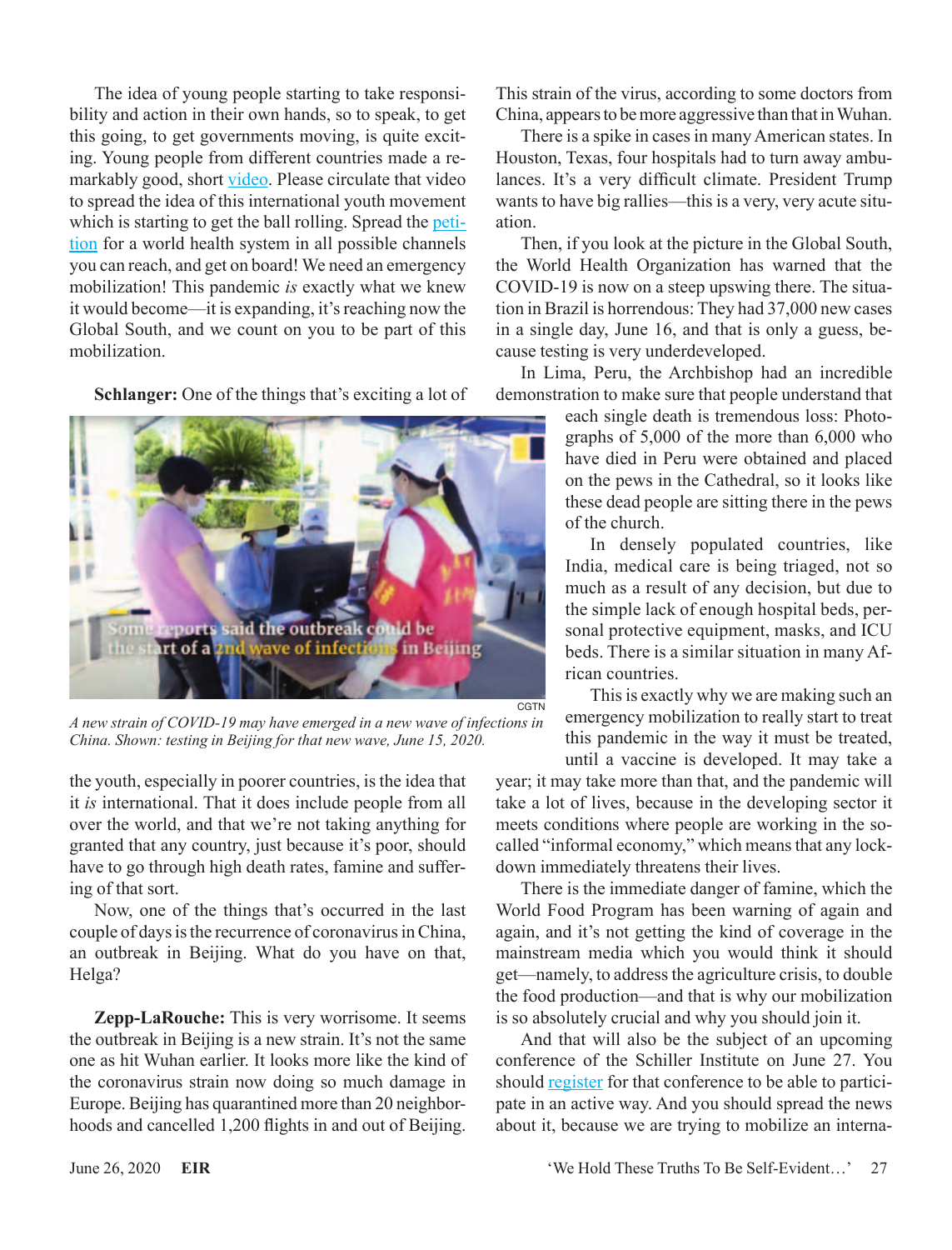tional alliance, to turn this situation around, through the implementation of the kinds of programs which we discussed already—the world health system in every country, the 1.5 billion productive jobs, and that will all be a subject of this conference. And we will again bring international speakers to make clear that there is this kind of dialogue and spread of this alliance, which is absolutely needed.

**Schlanger:** One thing I think that very few people in the United States are aware of is this famine crisis, the "hunger pandemic" as it's being

called. It's even hitting the United States. It's not getting a lot of media coverage, but food processing, especially meat packing, is collapsing. The effects of the coronavirus, combined with the poor prices being paid to farmers, has brought farmers into the streets worldwide. Do you expect that we'll have some farmer participation in the Day of Action, and also in the Schiller Conference on June 27?

China-Africa community with a shared future.

*On June 17-18, Chinese representatives and delegates of the African Union Commission, the UN and the World Health Organization convened an on-line China-Africa Summit to work together to defeat COVID-19. Shown below is President Xi Jinping, who chaired and keynoted the event.*



**Schlanger:** One area where this is being addressed is a summit taking place right now between China and many of the African nations. What can you tell us about the China-Africa summit?

**CGTN** 

**Zepp-LaRouche:** This is very important, because today's meeting involves Xi

Jinping, the leaders of the African Union, UN General Secretary António Guterres, and the head of the World Health Organization, Dr. Tedros Adhanom Ghebreyesus. They're trying to get a handle on this incredible situation.

As you mentioned, not only is the pandemic spreading, but also the famine. And there are areas in Africa where you have a horrible combination of drought for longer periods than usual with the locust plague, which is now destroying the food of 35,000 people a day or more; and obviously you need international cooperation. So, it's good that the African Union member countries are working together. One can only hope that the United States and European countries will join in their efforts, because the need is even greater than if you mobilized all the existing industrial and agricultural capabilities of the so-called advanced countries. It is still not enough to address this problem in the necessary time.

**Zepp-LaRouche:** Yes. If you really want to see farmers in action, together with those responsible for the cities and urban life, you should [attend](https://www.larouchepac.com/20200618/how-return-us-workforce-culture-production-and-scientific-progress) the La-Rouche PAC meeting this Saturday, where farm leaders from the United States and urban leaders will be in dialogue.

We're trying to spread this mobilization. The hunger pandemic will be the subject of the second panel of our June conference. We will have speakers from the developing countries, from Africa, from Latin America, and this is really important, because this is not something which can be solved in any one country; but we have to get the kind of international cooperation to really change the agenda, and implement a completely different economic system, one which is not devoted to financial profit making, but to the common good of the population.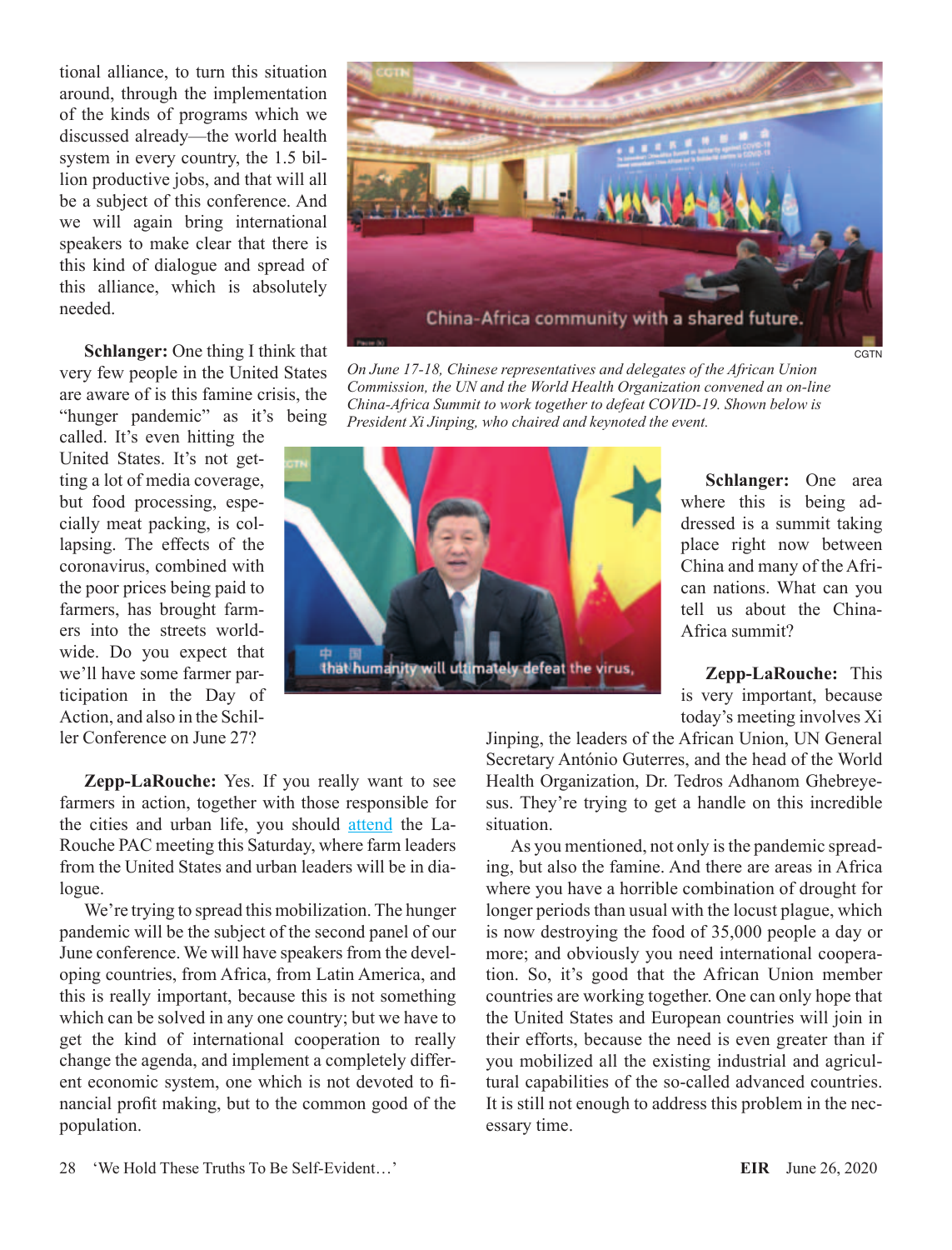**Schlanger:** One of the other interesting developments is the China Belt and Road Initiative conference which is also taking place. There have been efforts to derail the Belt and Road Initiative; there's talk from some of the anti-China people that "China can't afford it now; they're collapsing, their economy is going down...." What's the reality?

**Zepp-LaRouche:** China is resuming the Belt and Road discussion. As you know, part of it is the Health Silk Road, but also there are projects which constitute a precondition for development—infrastructure. China is returning to an emphasis on great projects.

There is a new anti-China organization on the scene, the Inter-Parliamentary Alliance on China, which has such people as Sen. Marco Rubio, Sen. Bob Menendez, and this politician from the Green Party in Germany,

MEP Reinhard Bütikofer. This is incredible, because Bütikofer is a co-chair of this alliance which brings together the worst kind of anti-China/anti-Russia hawks in the United States. When he was younger—now he's grown in age, and also in size, quite significantly—he was a member of something called the KBW (Communist League of West Germany), which was the Maoist orga-

CC/Stephan Röhl

lutely there.

Office of Senator Cruz *Senator Ted Cruz (left), and Reinhard Bütikofer, a Green Party Member of the European* 

nization. He even was the head of the German-Chinese friendship society. But that was at a time when China was undergoing the Cultural Revolution.

As everybody knows, China has completely turned away from that paradigm. With the economic reforms of Deng Xiaoping, China has started an economic development path which is very much similar to the American System of economy; the German economist Friedrich List is very famous in China, and that method has proven to be absolutely successful, as it has been everywhere it was ever invoked in history—in the United States, in Germany, in Russia. Wherever these principles were applied, they worked. China has been able to uplift 850 million people from poverty, and is intending, despite the pandemic, to end its domestic poverty this year.

People should stop being so absolutely immoral: This is not a time to keep playing geopolitical games. This is the time to join hands and address the issues faced by all of humanity. This anti-China campaign,

*Parliament and a member of the newly formed anti-China Inter-Parliamentary Alliance on China.*

How does this fit in with the overall picture of fighting against geopolitics?

and the anti-Russia campaign are contributing to a very unstable strategic climate and the danger of war. People tend to forget that, but I think that war danger is abso-

**Schlanger:** One of the interesting developments of the last week, was the discussion that President Trump and Vladimir Putin had, which was then followed up by two events that were also interesting. President Trump, in his commencement [address](https://www.whitehouse.gov/briefings-statements/remarks-president-trump-2020-united-states-military-academy-west-point-graduation-ceremony/) to the graduating cadets at West Point said, "We are ending the era of regimechange wars, of endless wars." He said he's not going to continue this policy anymore. Almost at the same time, President Putin reiterated his point that the reason people are making up fairytales about Trump and Russia, was to stop Trump and to tie him up and prevent him from moving toward a cooperative relationship.

**Zepp-LaRouche:** It is very significant, that President Putin in 2016, if people remember, when Trump won the election, warned that Trump's opponents would try a "Maidan" kind of a coup against his administration, referring to the coup in Kiev in 2014. He also said that the campaign against Trump contributed to the present riots in the United States. This is very significant, because it again and again proves that leaders in Russia and China are quite aware of both the coup and also the reasons why this coup is being made, and obviously, by implication, that there is a difference between Trump and some of his hawkish cabinet members.

The issue is still very much whether the largest countries of the world—the U.S., Russia, China—can cooperate, or will the efforts that cause provocations and even proxy wars prevail? Can these countries come

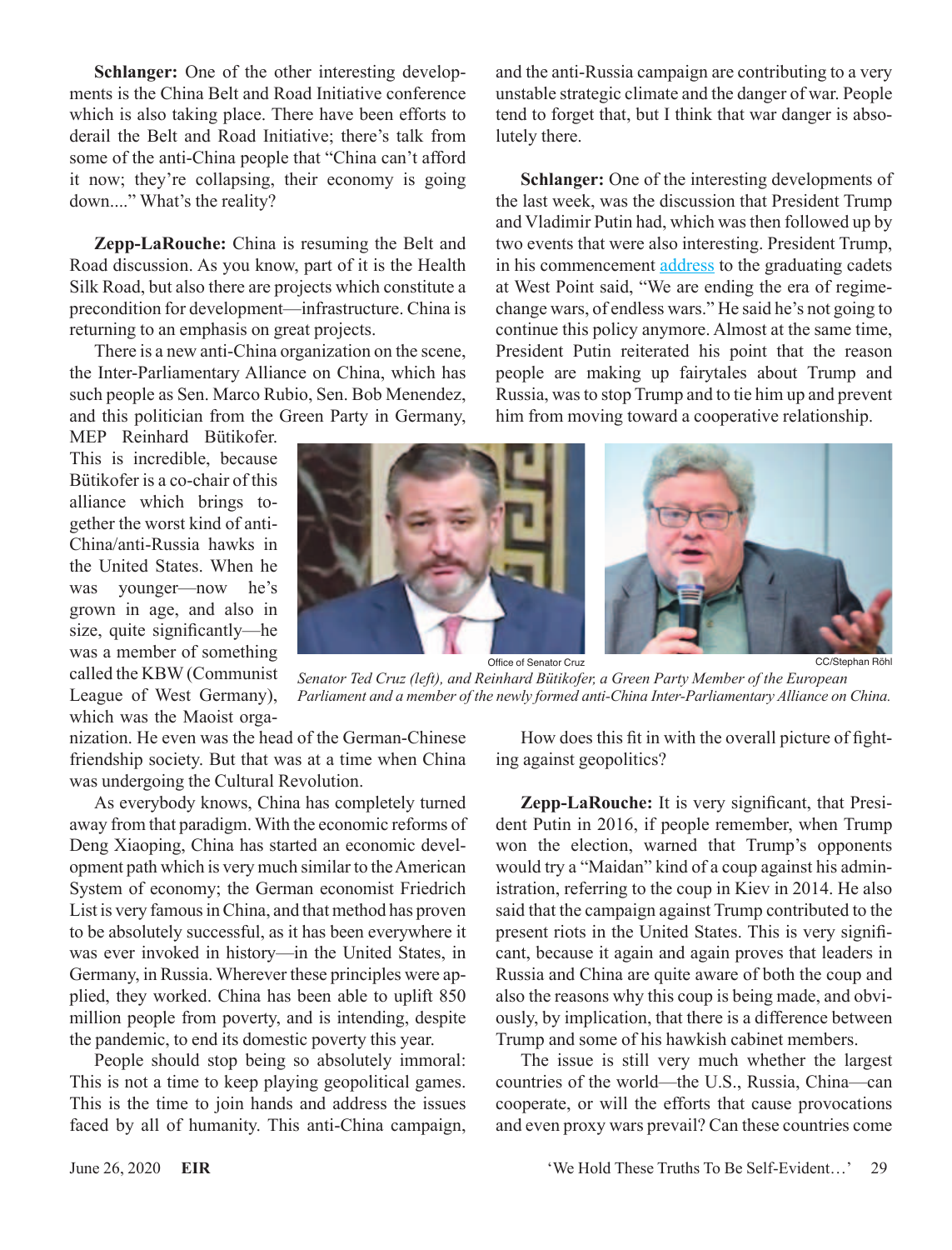

*In his Commencement address to graduating West Point cadets, President Trump declared, "We are ending the era of regime-change, of endless wars." Accompanying Mr. Trump on his arrival at the U. S. Military Academy is LTG Darryl Williams, Superintendent.*

together in time to establish the necessary cooperation, to address this crisis, precisely what the Schiller Institute is demanding—a summit of President Putin, Xi Jinping, and President Trump?

The danger of war is great. The Stockholm International Peace Research Institute (SIPRI), has just published [findings](https://www.sipri.org/media/press-release/2020/nuclear-weapon-modernization-continues-outlook-arms-control-bleak-new-sipri-yearbook-out-now) that while the number of nuclear warheads has slightly decreased, the danger of confrontation has increased. There are too many people who think about winning a first strike. The Russians have made clear they will never allow a first strike to succeed and they have hypersonic weapons to counter such action.

On June 24 there will be the big military parade in Moscow. This is the parade originally scheduled for May to celebrate the end of World War II, but it could not take place in May, and now it will only be broadcast by TV, so the masses of people will not be physically attending. There are many TV teams, and as the announcers have already said, they will have a better view than if they were physically there, because these many TV teams will show airborne units, they will show the military hardware. People should watch this parade and remember that it commemorates the end of World War II and should be a warning to never again entertain the idea of world war. Such ideas constitute a very real danger.

**Schlanger:** You brought up a couple of times the

growing war danger. For example, the blowing up of the Liaison Station between North and South Korea; the famine and the chaos in Syria; the terrible civil war in Libya: All three of these situations are a result of the efforts of the regime-change crowd in the West, in the trans-Atlantic region, and the sanctions policy.

**Zepp-LaRouche:** Under conditions of a pandemic, all the sanctions should be lifted right away, because it obviously prevents these countries from addressing the medical emergency. Most of these countries are already not very developed and not very rich.

In the case of North Korea, I think the fact that there was no follow-up in terms of loosening the sanctions after the discussions between President Trump and President Kim Jong Un, is for sure the big reason, whatever other little provocations may have been going on there; so now North Korea is moving the military to a tourist area in North Korea and

also to the industrial zone of Kaesong; and, as you said, they blew up this building in the demilitarized zone. So I'm pretty sure that people—Kim Jong Un and others are watching the anti-China campaign coming from the United States and Great Britain, and given the strategic location of North Korea, they probably drew their own conclusion from that. So you can actually see how this anti-China campaign has all kinds of secondary aspects.

In the case of Syria, it is quite obvious that Trump's attempt to pull troops out of Syria is not quite succeeding, because a number of military leaders in the United States are not exactly following Trump's orders. But there is clearly an attempt now to move in the direction of regime-change against Syria through famine! The sanctions should be lifted. Anybody, and any governing body, including the EU, that is still supporting these sanctions, should be confronted with their inhuman behavior.

Libya is a typical case of a proxy war, at minimum between Turkey and Egypt, but it also involves Turkey and Italy, and is a very dangerous situation, because it eventually involves tensions between NATO and Russia. So I think all these hotspots clearly could only be resolved if you have the kind of international cooperation among the large powers, because they're proxy crises which are the derivatives of the tensions in the large picture.